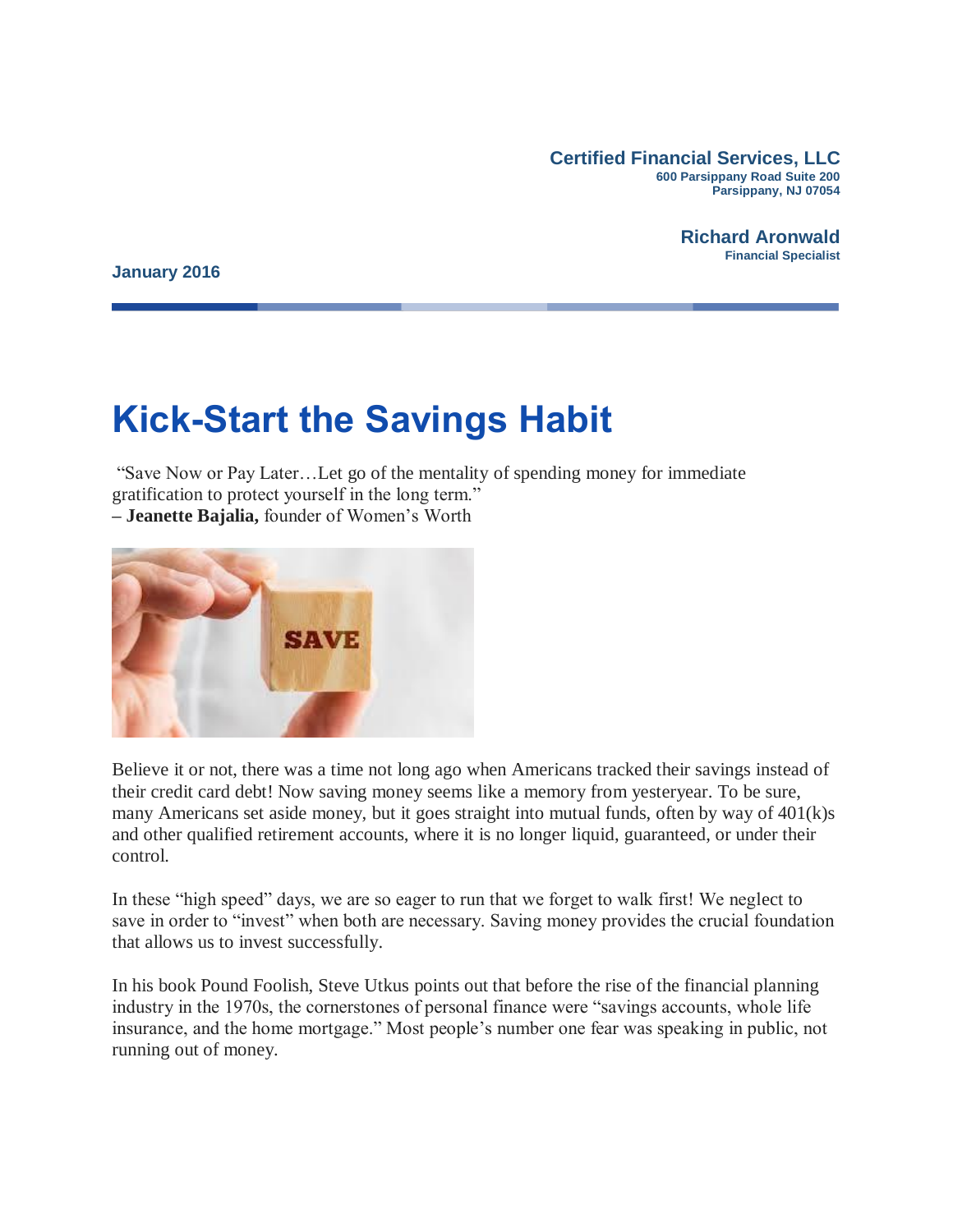However, personal savings peaked in 1975, when the average household socked away 14% of their earnings. That's a stark contrast to the average post-2000 family, who set aside as little as 1% of their yearly income, as the following chart from TradingEconomics.com shows:



UNITED STATES PERSONAL SAVINGS RATE

Credit may have driven the economy for a few decades, but it came at a steep price. Consumers got used to having lines of credit and abandoned the concept of savings. According to Jonas Emmerraji, contributor to Investopedia.com and Entrepreneur Magazine, "As the credit market seized, and consumer credit lines began to shrivel, people started to realize that the credit limits on their accounts weren't the same as cash in the bank." According to Kim Butler of Prosperity Peaks, "Paying down debt is NOT a form of saving money." By 2008, the trap door of credit caught the whole country off-guard as the economy crashed, foreclosures soared, and many found themselves unemployed and/or insolvent.

### **Personal Savings: A Foundation of Prosperity**

An active and consistent savings strategy is KEY to our economic health. It provides a number of short- and long-term benefits, such as:

1. **Having a robust emergency fund available. Be sure to have 50% (six months of salary) of your Gross Income in liquid "savings" type accounts.** If we get into the habit of counting on credit to get us through a sudden financial jam, ultimately that will become a dead end. If you must borrow from your 401k account (limited to 50% of your account value to a maximum loan amount of \$50,000), you will incur high monthly payments at an inopportune time as most 401(k) loans must be re-paid over five years. BTW…loan payments are after-tax and are taxed again when withdrawals take place upon retirement thus making for a very expensive loan scenario. Further, upon termination of employment, the outstanding loan must be re-paid in full, or you are

SOURCE: WWW.TRADINGECONOMICS.COM | U.S. BUREAU OF ECONOMIC ANALYSIS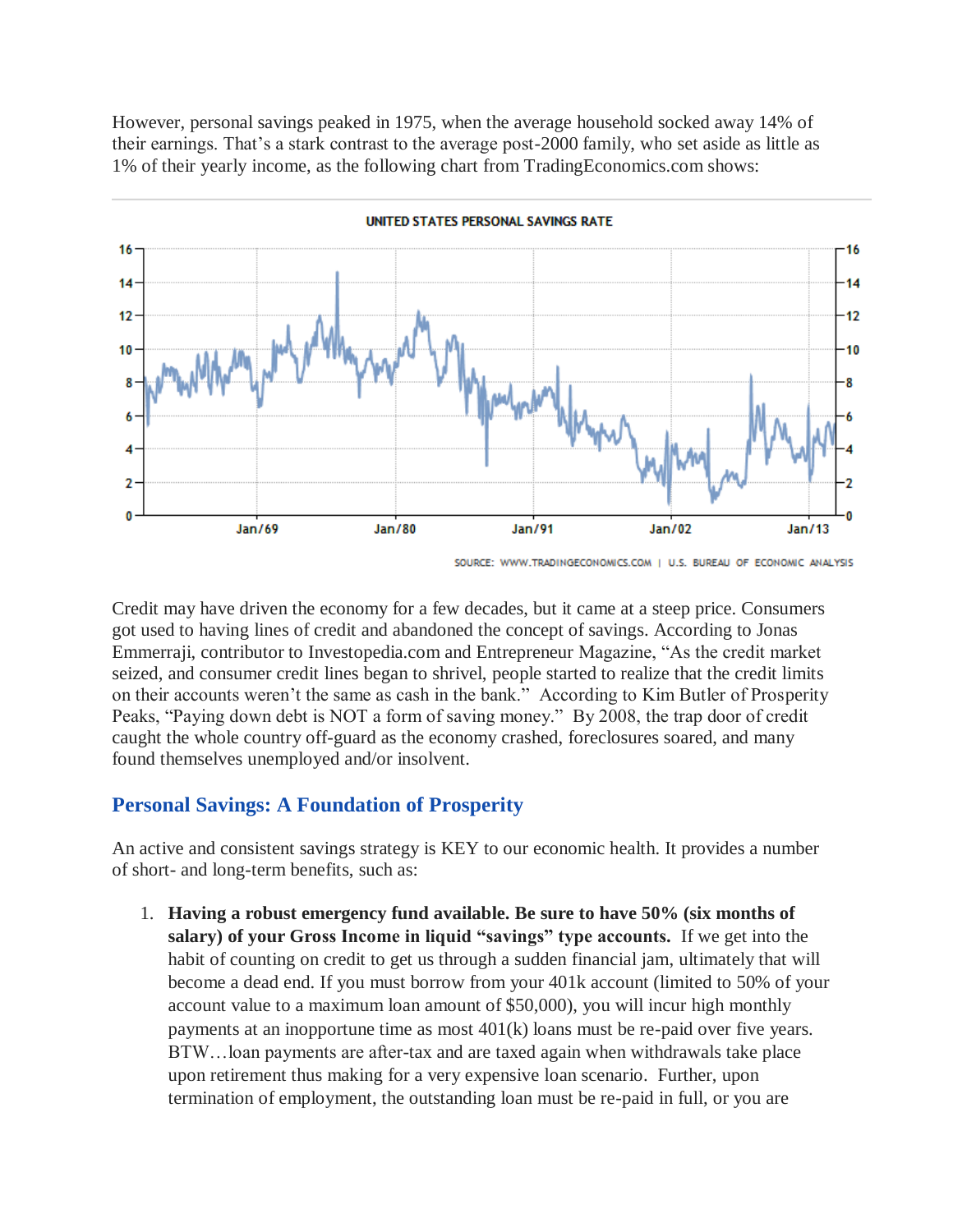subject to penalty and tax. Bottom line: it is essential to have a liquid source of funds. Ample cash reserves allow us to weather emergencies. The alternative is to sink into debt. Even if the credit is available, interest rates can be double-digit, and a cycle of credit dependency can be created.

- 2. **Being liquid for financial opportunities...that once in a lifetime opportunity!** We often think of saving money as something we do "in case of an emergency," but actually, we should also be saving "in case of opportunities!" Typical financial advice instructs people to put money in the stock market, but there are many kinds of investment opportunities: real estate, business, and collectibles are just a few. The key to taking advantage of such opportunities is having the liquidity to do so.
- 3. **Weathering economic downturns.** Cash reserves can be relied on if (or when) the bottom falls out of the financial markets. Economic cycles present challenges, but those with cash can weather the storm with confidence.
- 4. **Saving triggers an upward spiral towards financial security**. Here is how that upward spiral works. According to a 2013 article in Forbes, there are four top factors in upward mobility: education, dual incomes, continuous income generation and savings. A household that is in the habit of setting aside savings will have more to invest in education and training. Better training leads to better career or business opportunities. A higher income is achieved, with more to save or invest wisely. This is a pattern that builds upon itself in the best possible way!
- 5. **Saving saves the economy.** When people save rather than depend on credit, the economy has greater stability. Spending fueled borrowing ebbs and flows with interest rates and will likely halt suddenly when credit standards tighten. An economy fueled by credit is susceptible to instability and economic "bubbles" that eventually crash.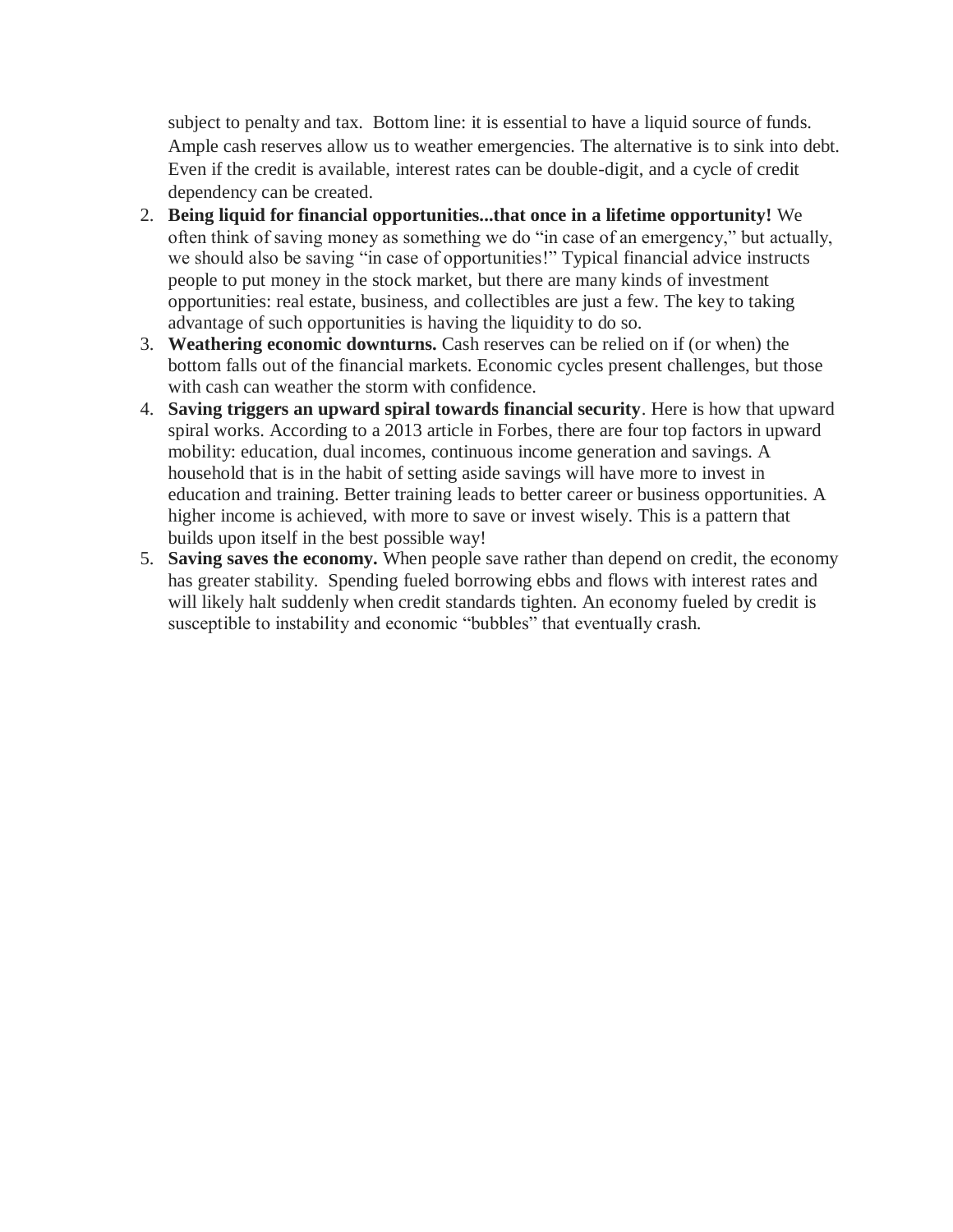## **Time to Start Saving!**



## **Inside World versus Outside World**

Robert Castiglione, Creator of LEAP Systems Inc., explains "Inside World Versus Outside World"…The inside world is where you control your living expenses (Lifestyle) based on your earnings. This is the world you control…you set your lifestyle. The Outside World is made up of eroding and deteriorating forces (factors) such as Government Taxes, Inflation, Illness, Disability, Law Suit, Technological Change, Corporation, Planned obsolescence, Theft. The Outside World has one purpose and one purpose only…to attack your inside world every second of every day for your entire life

It is a natural human tendency to spend more as we earn more...propensity to consume. This approach doesn't move us ahead as much as put us in a perpetual holding pattern, running ever faster to keep from backsliding into poverty. Unfortunately, this often leads to living above one's means.

Saving, on the other hand, is a progressive action rather than a defensive action. It is necessary to assert self-discipline in order to shift from subsistence living to comfort. In your Inside World, you need to save as much as 20% of your gross income to defend against the forces of the Outside World. By growing that reserve, you are likely to be in a position to meet all of your financial obligations throughout your life…Home Purchases, Children's College Education, weddings and other lifetime events, Retirement, financial emergencies and overall lifestyle.

There is a good reason that living within your means is a time-honored concept – in the long run, it pays off… literally!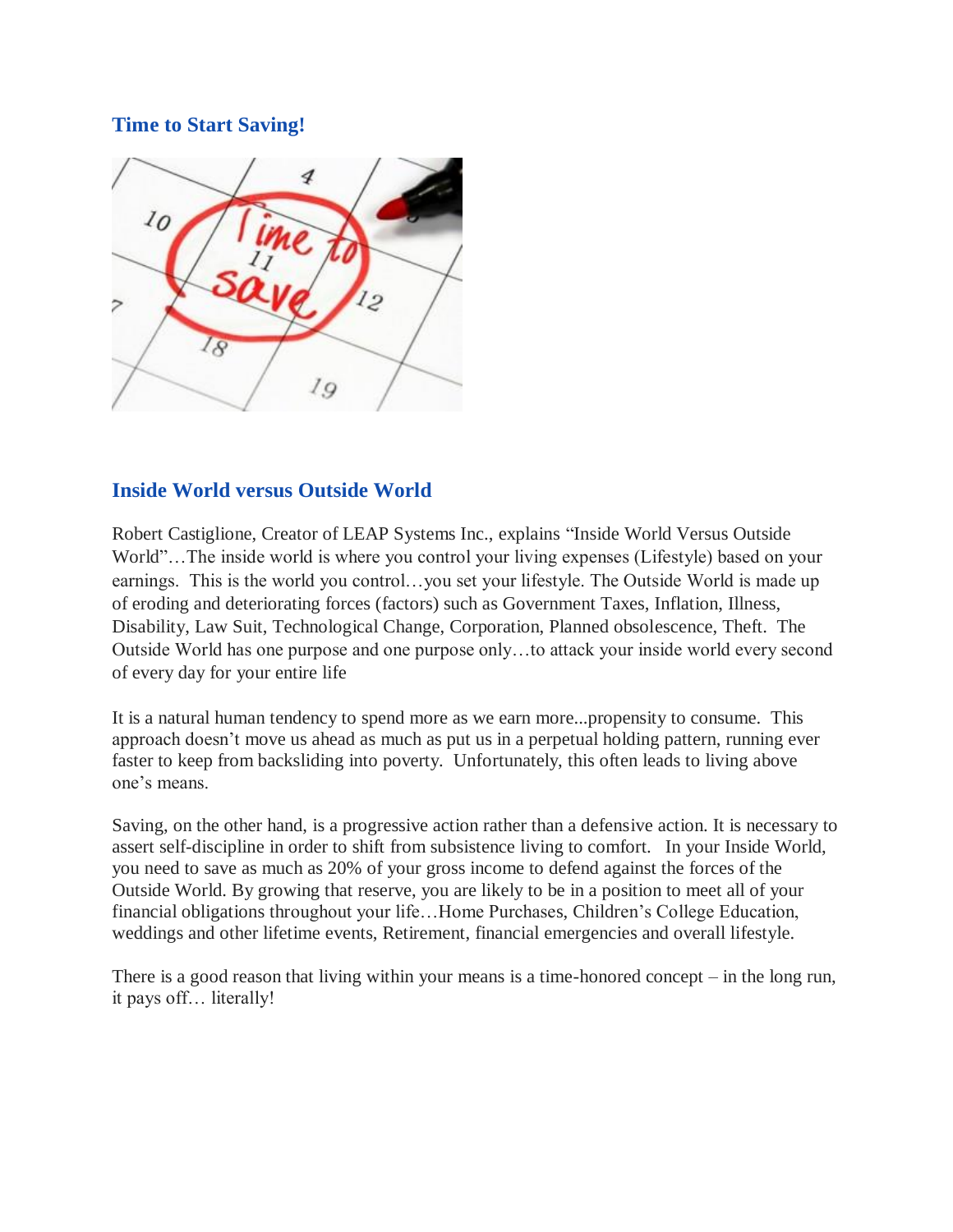## **5 Tips to Saving**

- 1. **Track what you're spending now**. Once you know where your money is going, you can determine where you can afford to adjust your spending.
- 2. **Align your spending with your priorities.** Are you spending more at Starbucks than on your future financial freedom? Does your bank account reveal what's really important to you? Look to see where your values are – or aren't – represented by your bank statements.
- 3. **Focus on changing habits, not deprivation.** By adding home-cooked meals with friends (instead of eating out) or buying the more affordable car (instead of the more expensive one).
- 4. **Make saving automatic.** Set up a "Wealth Coordination Account" (WCA) to create a central savings account for systematic savings.
- 5. **Out of sight, out of mind.** Consider opening a savings account at a separate bank or credit union, or establish a cash value Whole Life insurance policy…forced savings with tax-benefits.

### **Where to Save?**

Savings accounts at a bank or credit union are a good place to start. Another savings vehicle is cash value whole life insurance. Some of the benefits of Whole Life:

- increases long-term savings and financial stability with Guarantees
- shields your privacy (the IRS doesn't receive a 1099 on your Cash Value or Annual Dividend)
- A Death Benefit protects your family permanently (why get only term insurance that becomes cost-prohibitive when you need it most?)
- Offers competitive returns compared to bank rates on a tax-favored basis
- Builds liquidity
- Offers a self-completing savings plan in the event you become disabled (Waiver of Premium rider)
- Cash Value is protected from creditors (State Dependent)

**It is never too late to start saving…Let's get started!**